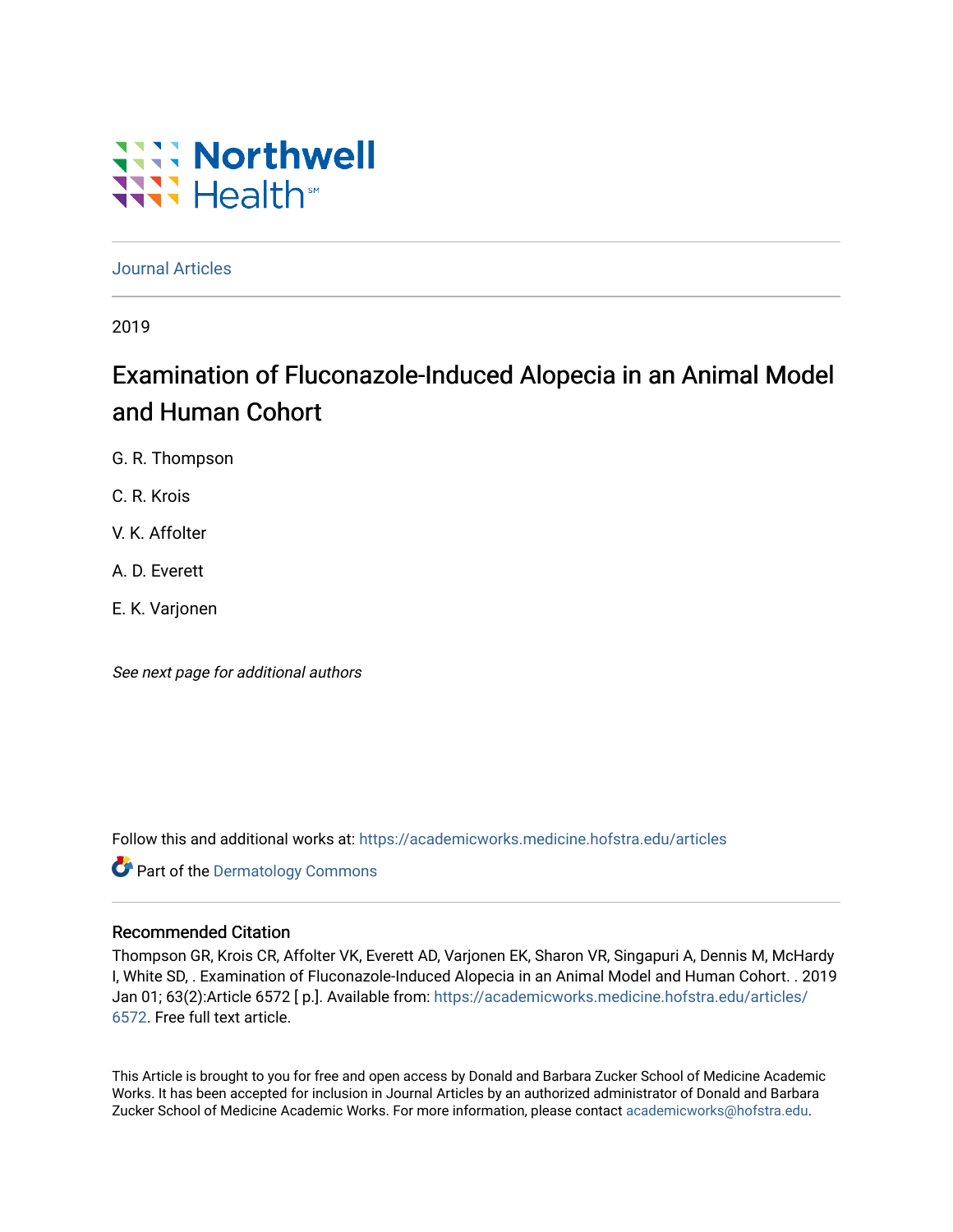### Authors

G. R. Thompson, C. R. Krois, V. K. Affolter, A. D. Everett, E. K. Varjonen, V. R. Sharon, A. Singapuri, M. Dennis, I. McHardy, S. D. White, and +6 additional authors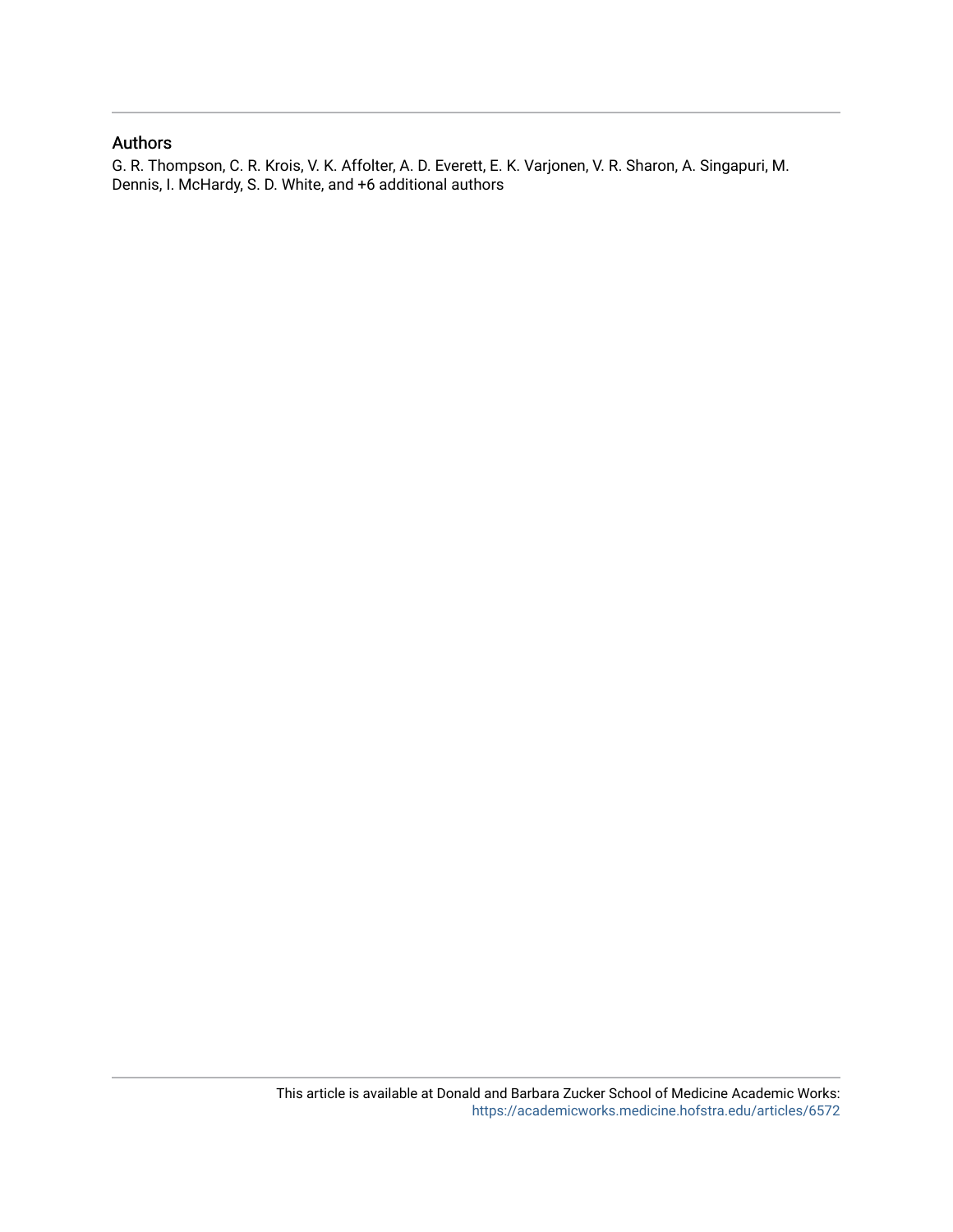

## **Examination of Fluconazole-Induced Alopecia in an Animal Model and Human Cohort**

**George R. Thompson III,a,b Charles R. Krois,c Verena K. Affolter,d Angela D. Everett,e E. Katarina Varjonen,e Victoria R. Sharon,f Anil Singapuri,a Michael Dennis,a [Ian McHardy,](https://orcid.org/0000-0002-2121-5460)a Hong Sik Yoo,c Dawn M. Fedor,c [Nathan P. Wiederhold,](https://orcid.org/0000-0002-2225-5122)g Phylicia A. Aaron,h [Angie Gelli,](https://orcid.org/0000-0003-3351-0683)h Joseph L. Napoli,c Stephen D. Whitee**

aDepartment of Medical Microbiology and Immunology, University of California, Davis, Davis, California, USA <sup>b</sup>Department of Internal Medicine, Division of Infectious Diseases, University of California Davis Medical Center, Davis, California, USA c Department of Nutritional Sciences and Toxicology, University of California, Berkeley, Berkeley, California, USA <sup>d</sup>Department of Pathology, Microbiology, and Immunology, School of Veterinary Medicine, University of California, Davis, Davis, California, USA eDepartment of Medicine and Epidemiology, School of Veterinary Medicine, University of California, Davis, Davis, California, USA f Department of Dermatology, Zucker School of Medicine at Hofstra Northwell, Hempstead, New York, USA <sup>g</sup>Department of Pathology, University of Texas Health Science Center, San Antonio, Texas, USA <sup>h</sup>Department of Pharmacology, University of California, Davis, Davis, California, USA

**ABSTRACT** Fluconazole-induced alopecia is a significant problem for patients receiving long-term therapy. We evaluated the hair cycle changes of fluconazole in a rat model and investigated potential molecular mechanisms. Plasma and tissue levels of retinoic acid were not found to be causal. Human patients with alopecia attributed to fluconazole also underwent detailed assessment and in both our murine model and human cohort fluconazole induced telogen effluvium. Future work further examining the mechanism of fluconazole-induced alopecia should be undertaken.

**KEYWORDS** alopecia, antifungal, fluconazole, side effect

**Antimicrobial Agents** 

MICROBIOLOGY **and Chemotherapy**<sup>®</sup>

AMERICAN SOCIETY FOR

**F**luconazole is a frequently prescribed antifungal used in the treatment of cutaneous, mucosal, or invasive fungal infections. Serious toxicity is uncommon, and nausea, vomiting, anorexia, and mild liver enzyme test abnormalities are the most frequently reported adverse effects [\(1,](#page-6-0) [2\)](#page-6-1). The development of alopecia, cheilitis, dry skin, and/or rash also may occur, and although these symptoms are generally benign they are frustrating for both patients and physicians alike.

The association of alopecia with fluconazole was noted shortly after initial approval [\(3\)](#page-6-2), although neither the pathophysiology nor the hair-cycle-specific effects of fluconazole have been previously investigated. It has been speculated that alopecia and other "retinoid-like" toxicities (hair loss, dry skin, and cheilitis) are secondary to an unidentified P450 interaction between triazoles and endogenous retinoic acid derivatives [\(4\)](#page-6-3), which are well known to cause hair loss [\(5\)](#page-6-4).

We sought to determine the effects of fluconazole on hair growth and retinoic acid levels at predetermined time points to establish an animal model of long-term antifungal therapy and to confirm these findings in a clinical cohort of fluconazole-treated patients with alopecia.

Male Wistar rats weighing 200 to 220 g were obtained from Charles River Laboratories [\(6\)](#page-6-5) and fed a standard diet (LabDiet 5001; containing 15 IU/g of vitamin A to avoid dermatologic manifestations of vitamin A deficiency). Rats were randomized into two groups (oral fluconazole 35 mg/kg/day [dosing strategy available in supplemental methods] and no fluconazole). Rats were anesthetized (3 to 5% inhaled isoflurane), followed by cardiac puncture for serum. Hair, blood, and tissue samples were obtained

**Citation** Thompson GR, III, Krois CR, Affolter VK, Everett AD, Varjonen EK, Sharon VR, Singapuri A, Dennis M, McHardy I, Yoo HS, Fedor DM, Wiederhold NP, Aaron PA, Gelli A, Napoli JL, White SD. 2019. Examination of fluconazoleinduced alopecia in an animal model and human cohort. Antimicrob Agents Chemother 63:e01384-18. [https://doi.org/10.1128/AAC](https://doi.org/10.1128/AAC.01384-18) [.01384-18.](https://doi.org/10.1128/AAC.01384-18)

**Copyright** © 2019 American Society for Microbiology. [All Rights Reserved.](https://doi.org/10.1128/ASMCopyrightv2)

Address correspondence to George R. Thompson III, [grthompson@ucdavis.edu.](mailto:grthompson@ucdavis.edu) **Received** 2 July 2018 **Returned for modification** 5 August 2018 **Accepted** 13 October 2018

**Accepted manuscript posted online** 19 November 2018 **Published** 29 January 2019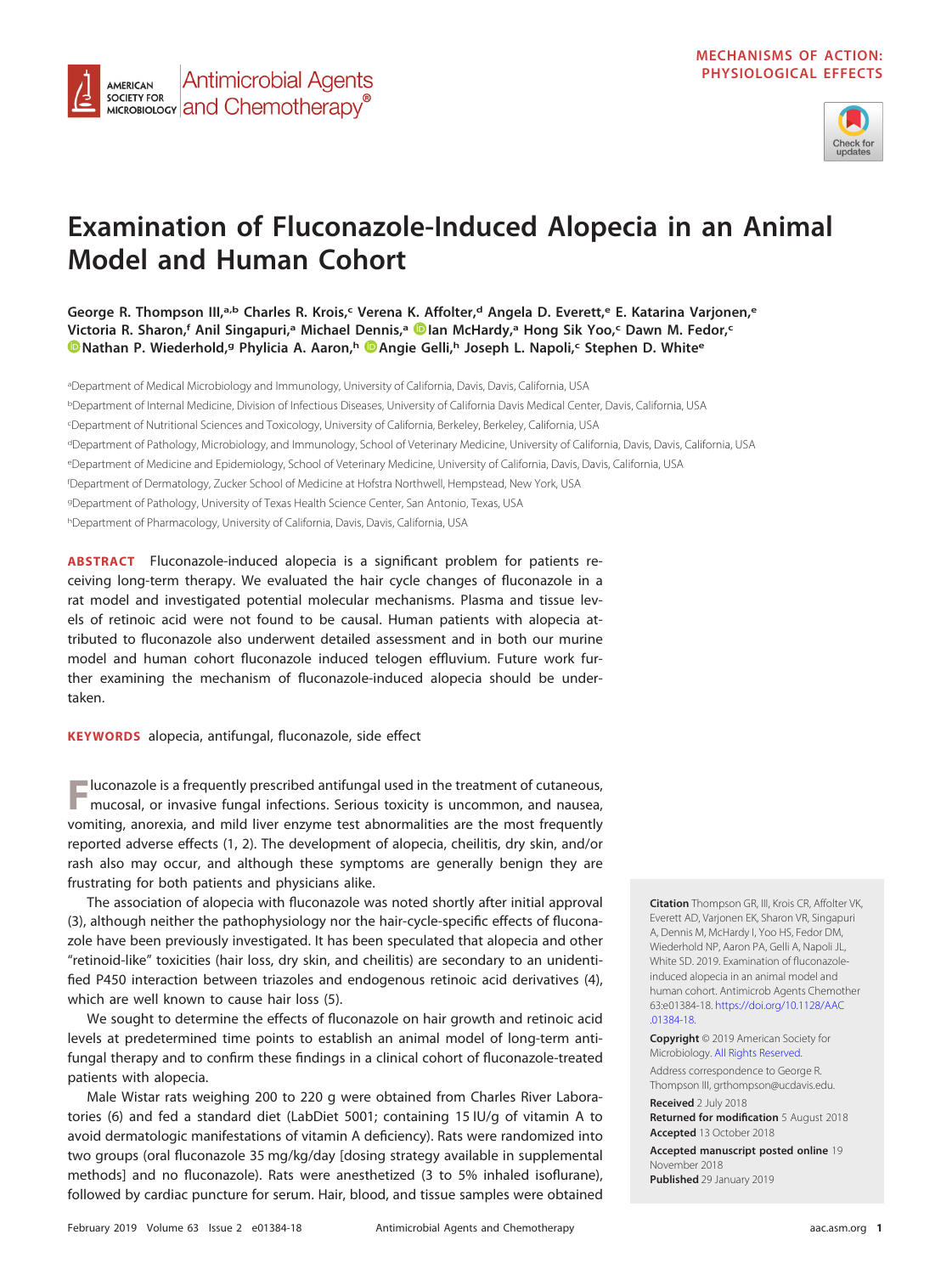

<span id="page-3-0"></span>FIG 1 Percentage of hair in telogen phase over time in fluconazole-treated and nontreated animals.

from six rats in each group at each time point: days 0, 14, 21, 28, 35, and 42. Fifty hairs were plucked prior to blood and tissue sample acquisition. Skin (with hair intact), liver, and brain samples were then obtained. Tissues were frozen in liquid nitrogen and stored at -80°C until all-trans retinoic acid (atRA) quantification. All procedures were performed under yellow light. All animal studies were performed in accordance with the local Institutional Animal Care and Use Committee.

All rat hair and skin samples were read in blinded fashion as anagen, catagen, or telogen (for an example, see Fig. S1 in the supplemental material). The number of hairs at each stage of growth and atRA concentrations in different tissue/serum at different time points were compared by standard  $t$  tests and the Mann-Whitney U test as appropriate. Data were analyzed using GraphPad Prism (La Jolla, CA).

Examination of 50 hair follicles at each time point detected no differences in the number of hairs in telogen at the beginning of the study (day 0) [\(Fig. 1\)](#page-3-0); however, by day 7 significant differences were noted. At this time point (day 7), fluconazole-treated rats had a significantly higher number of hairs in telogen (median, 48; range, 44 to 50) than those in the untreated group (median, 37.5; range, 23 to 43) ( $P = 0.002$ ). These differences remained through day 14, with fluconazole-treated rats exhibiting a higher number of telogen hairs (median, 41; range, 33 to 47) than their untreated counterparts (median, 21.5; range, 12 to 28) ( $p = 0.002$ ). Differences on days 21, 28, 35, and 42 were not statistically significant ( $P > 0.05$  for all time points) due to the progression of the untreated rats though the normal hair cycle (normal hair cycle in rats is synchronized and  $\sim$ 38 days) [\(7\)](#page-6-6).

Retinoid quantification, quantitative PCR, nucleic acid preparation, reverse transcription-PCR, histopathology, and immunofluorescence methods are included in the supplemental material. atRA in serum and skin tissue were not significantly different at any time point during the conduct of this study [\(Fig. 2\)](#page-4-0). Interestingly, skin retinyl ester levels did differ significantly between groups at days 7 ( $P = 0.011$ ) and 14 ( $P = 0.002$ ), with fluconazole-treated rats exhibiting higher levels than their untreated counterparts. No difference in serum retinyl ester levels were noted at any time point. Retinol levels were different between groups, with significant differences noted at days 7 ( $P = 0.002$ ) and 14 ( $P = 0.009$ ) in the untreated group. However, skin retinol levels were higher in the fluconazole-treated group on day 14 ( $P = 0.039$ ), with a trend toward higher levels on day 7 as well ( $P = 0.071$ ).

Although serum and skin atRA levels were no different between groups, in order to evaluate the possibility of fluconazole effects on retinoic acid metabolism at the cellular level or within tissue-specific sites, we also performed molecular examination of the hair follicles and immunofluorescence using gene expression assays of the retinoidresponsive genes CYP26A1 and  $RAR\beta$ . There were no significant differences in expression between the fluconazole-treated and nontreated rats for either gene at day 14 (median change in expression of CYP26A1, 1.16; range, –1.75 to 2.51; median change in RAR $\beta$  expression at 14 days, –1.84; range, –2.38 to 1.99). Changes were also not significant at day 28 for either gene (median change in expression of CYP26A1, 1.37; range,  $-1.48$  to 3.18; median change in RAR $\beta$ , 1.33, range,  $-1.04$  to 1.95) (Fig. S2).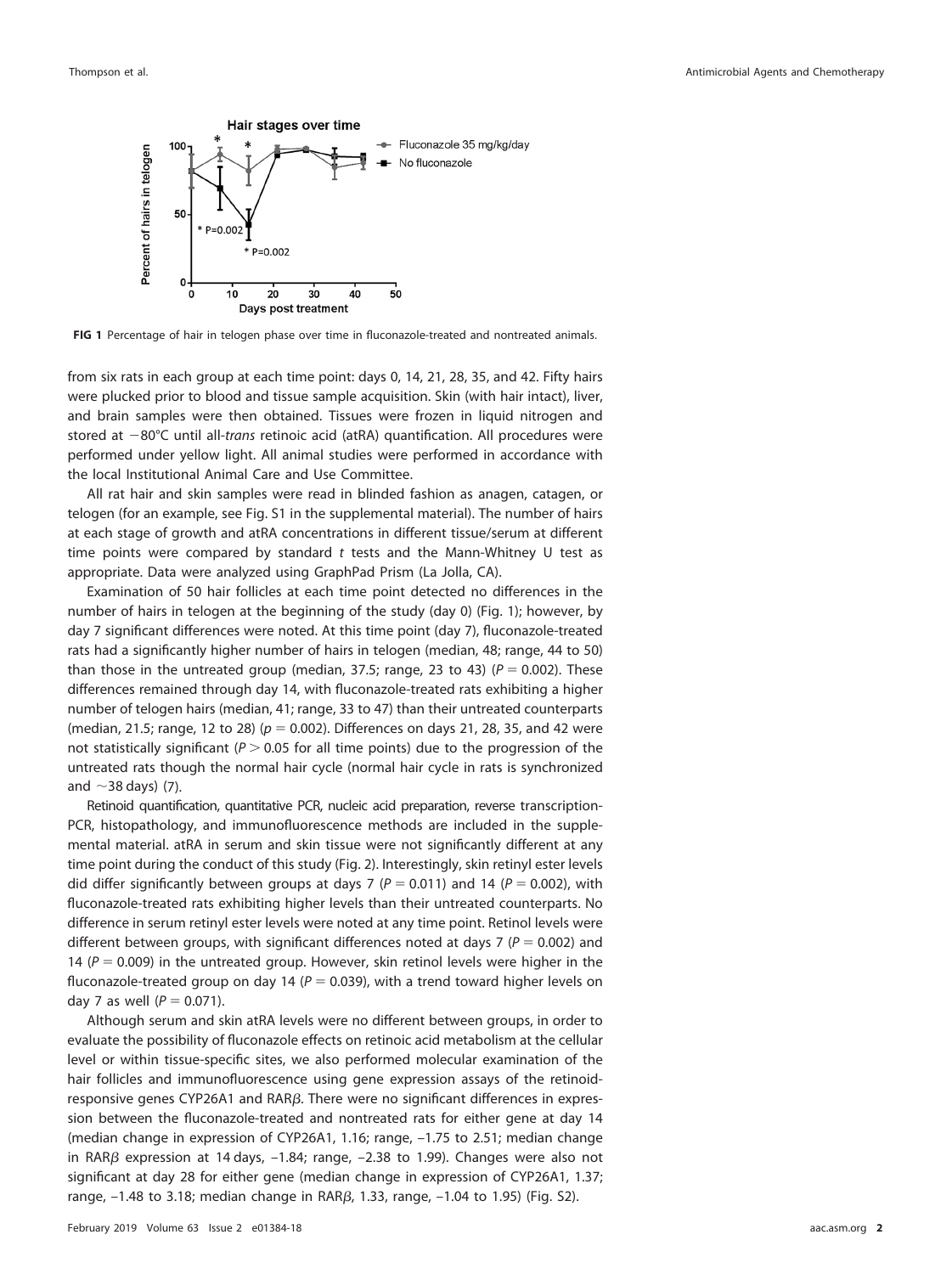

<span id="page-4-0"></span>**FIG 2** Serum and skin levels of atRA, retinyl esters, and retinol. \*, Statistical significance. P values are noted over groups where differences are apparent.

 $RAR\beta$  expression at day 14 in hair follicles of cranial skin samples was examined by confocal immunofluorescence in control and fluconazole-treated animals. Images show that RAR $\beta$  (red) is present in both control (Fig. S3A and B) and fluconazole treated (Fig. S3C and D) animals at day 14. Interestingly,  $RAR\beta$  expression is less abundant in samples treated with fluconazole (Fig. S3E). Similar results were obtained for follicles of caudal skin samples (data not shown). There were no differences in transforming growth factor  $\beta$  (TGF- $\beta$ ) expression in control or fluconazole-treated samples in cranial or caudal skin samples (data not shown). There was no difference in  $\mathsf{RAR}\beta$  expression in hair follicles of cranial and caudal skin samples examined after fluconazole treatment for 42 days (data not shown). These findings confirm a lack of retinoid effect in the skin of rats despite the development of telogen effluvium.

Five consecutive patients receiving treatment for chronic coccidioidomycosis with fluconazole and receiving no other medications were enrolled following their initial clinical complaint of alopecia [\(Table 1\)](#page-5-0). Patients underwent visual inspection of the scalp and microscopic examination of at least ten hair samples after the hair pull test [\(8\)](#page-6-7), and all hairs were found to be in the telogen state, confirming telogen effluvium consistent with the animal model. Human patients enrolled in this study had fluconazole serum levels determined by liquid chromatography-tandem mass spectrometry (ARUP Laboratories, Salt Lake City, UT). Informed consent obtained from all patients enrolled. The median serum fluconazole levels were 39.8  $\mu$ g/ml (range, 15.8 to 62.3  $\mu$ g/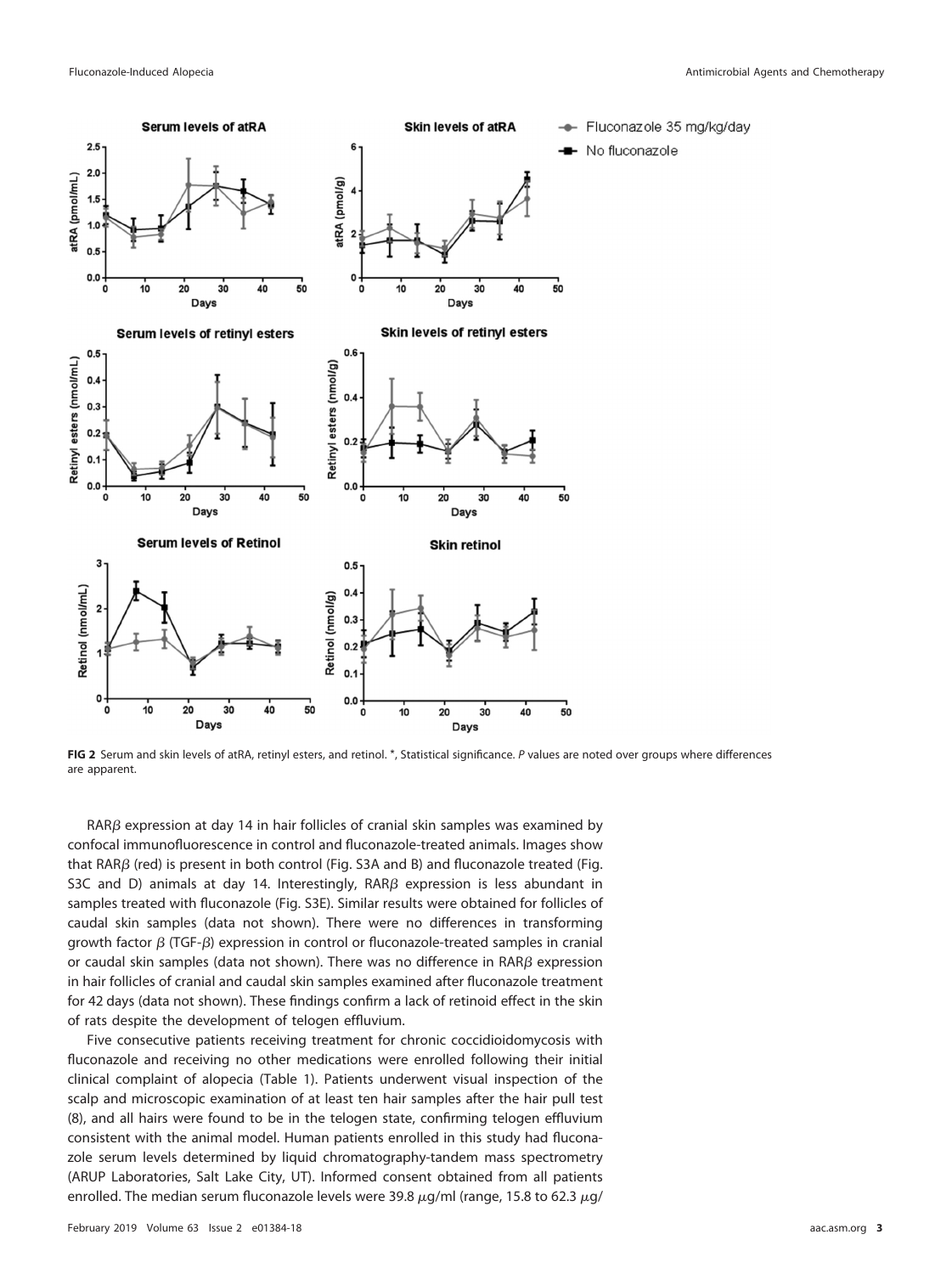|                |    |     |                       | Fluconazole Serum |                           | Duration of          |       |                                                               |                   |
|----------------|----|-----|-----------------------|-------------------|---------------------------|----------------------|-------|---------------------------------------------------------------|-------------------|
| Patient Age    |    |     | Type of               | daily             | fluconazole               | fluconazole Alopecia |       | Medication change after                                       |                   |
| no.            |    |     | (yrs) Sex infection   | dose (mg)         | level $(\mu q/ml)$ (days) |                      | site  | complaint of alopecia                                         | Outcome           |
|                |    | - F | Right shoulder        | 800               | 39.8                      | 115                  | Scalp | Itraconazole                                                  | Resolved at 6 mos |
| $\overline{2}$ | 58 | M   | Chronic pulmonary 800 |                   | 62.3                      | 1010                 | Scalp | Posaconazole (solution)                                       | Improved at 4 mos |
| 3              | 72 | M.  | Chronic pulmonary 800 |                   | 55.0                      | 288                  | Scalp | Itraconazole                                                  | Resolved at 6 mos |
| 4              |    | M   | Chronic pulmonary 400 |                   | 15.8                      | 390                  |       | Scalp and arms Patient refused due to cost Continued alopecia |                   |
| 5              | 68 |     | Chronic pulmonary 400 |                   | 20.3                      | 683                  | Scalp | Itraconazole                                                  | Improved at 4 mos |

<span id="page-5-0"></span>

| TABLE 1 Patients with development of alopecia following initiation of fluconazole therapy |  |
|-------------------------------------------------------------------------------------------|--|
|-------------------------------------------------------------------------------------------|--|

ml). At the time of enrollment, the patients had received fluconazole for a median of 390 days (range, 115 to 1,010 days). Most patients were transitioned to an alternative triazole, and hair loss abated over the ensuing three months. A single patient refused a change in treatment, and his alopecia persisted unchanged on follow-up.

Alopecia associated with fluconazole was observed soon after approval [\(3,](#page-6-2) [9\)](#page-6-8) and in the initial description, between 12 and 25% of the patients were noted to develop substantial alopecia while receiving fluconazole. The majority of patients (29/33, 87%) received at least 400 mg of fluconazole daily, and alopecia was noted at a mean of 3.2 months (range, 2 weeks to 7 months) after starting antifungal therapy. Similarly, voriconazole, which is structurally related to fluconazole, was noted to cause alopecia following the Exserohilum fungal meningitis outbreak, with 82% of patients noticing alopecia after 1 month of therapy [\(10\)](#page-6-9).

Neither of these prior reports speculated on the mechanism of triazole-induced alopecia; however, it has been suggested by others that a P450-mediated interaction between azoles and endogenous retinoids might be responsible given the retinoid-like effects of fluconazole (xerosis, alopecia, etc.) [\(11\)](#page-6-10). Since this proposition, the metabolism of retinoic acid derivatives has undergone extensive investigation. Resistance to atRA treatment in cancer therapy has been attributed to increased systemic clearance [\(12,](#page-6-11) [13\)](#page-6-12). All CYP26 enzymes have been shown to metabolize retinoic acid with CYP26A1 responsible for the majority of hepatic clearance [\(14](#page-6-13)[–](#page-6-14)[16\)](#page-6-15). Fluconazole, voriconazole, itraconazole, and ketoconazole have been found to inhibit CYP26A1 mediated hydroxylation of retinoic acid in vitro at concentrations of  $>1 \mu M$  [\(15\)](#page-6-14) (Fig. S4), and clinical reports have shown a 6-fold increase in plasma atRA levels immediately following the receipt of fluconazole [\(17\)](#page-6-16). Together, these findings support the previously proposed hypothesis of triazole-induced alopecia as a consequence of endogenous retinoic acid metabolism inhibition and provide a plausible explanation for the "retinoid-like" side effect profile observed in some patients on fluconazole or voriconazole.

Increases in retinoic acid result in autoinduction of metabolism, thereby reducing overall exposure [\(18\)](#page-6-17). Fluconazole has been found to upregulate hepatic CYP26A1 expression, thus inducing retinoic acid clearance [\(19\)](#page-6-18), and elevated serum atRA levels following azole administration are not maintained over time [\(20\)](#page-7-0). Extensive investigations in our animal model of long-term triazole-induced toxicity corroborates these in vitro findings; we observed no differences in serum and skin atRA levels over time and skin expression of known atRA responsive genes, and in fact there was a decrease in RAR in the fluconazole-treated group. Collectively, these findings suggest that fluconazole downregulates RAR expression by an unclear mechanism; however, inhibition of CYP26-mediated metabolism of atRA is not responsible for the observed changes based on similar serum and tissue levels between groups, and retinoic acid has been shown previously to increase RAR expression [\(21\)](#page-7-1). Furthermore, our findings of RAR $\beta$  downregulation in fluconazole-treated animals with no differences in TGF- $\beta$  contrasts with the reported mechanism of atRA-induced hair loss. These prior reports suggest that RAR $\beta$  upregulation and the increase in TGF- $\beta$  transcription cease proliferation of the hair follicle and induce apoptosis [\(22\)](#page-7-2), a key molecular difference from our findings.

Our results confirm fluconazole as a cause of alopecia and, more specifically, as a cause of telogen effluvium. Patients in our cohort presenting with fluconazole-induced alopecia experienced a return of normal hair growth following a transition to an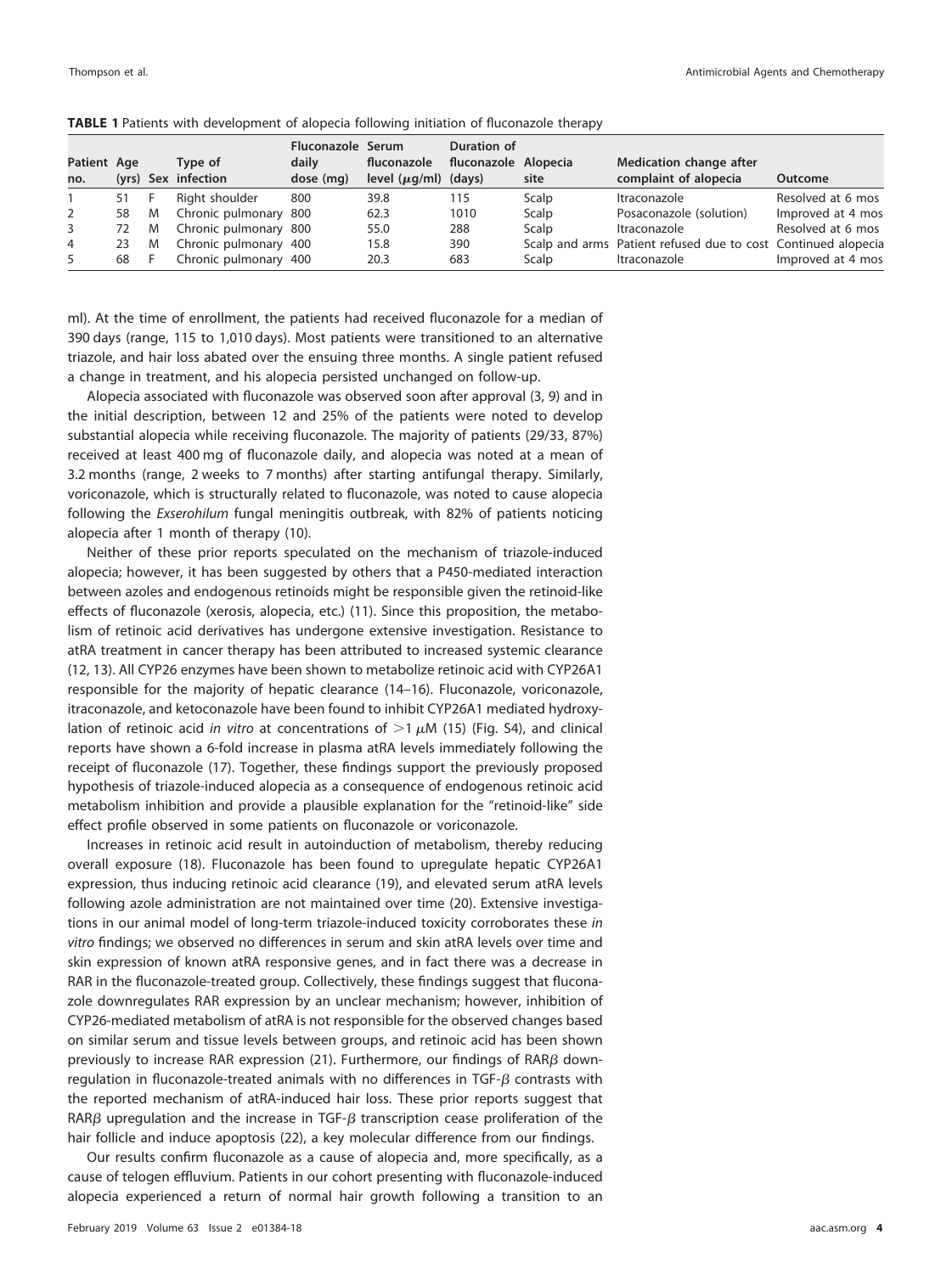alternative nonstructurally related triazole (itraconazole or posaconazole), whereas the only patient continuing fluconazole therapy underwent progressive patchy alopecia. It is also of interest that azole-induced alopecia has been noted only with the structurally similar compounds fluconazole and voriconazole [\(23\)](#page-7-3). Alopecia attributed to itraconazole or posaconazole has not been reported to our knowledge, nor was it noted in the recently completed isavuconazole phase 3 studies [\(24,](#page-7-4) [25\)](#page-7-5). It remains unclear if alopecia does not occur with itraconazole, posaconazole, or isavuconazole, or if there is a concentration-dependent effect among triazole agents, and that this manifestation will be later described following the higher serum drug levels now seen with oral posaconazole tablets and isavuconazole [\(26\)](#page-7-6).

In conclusion, we developed a murine model of fluconazole-induced alopecia, describe the type of hair loss as telogen effluvium in both the animal model and a human cohort, and illustrate the resolution of alopecia with a change to an alternative triazole agent. The molecular mechanisms responsible for progression from anagen to catagen/telogen, and thus the precipitation of telogen effluvium, have yet to be fully elucidated, and although our results demonstrate changes in retinoic acid metabolism, they eliminate the accumulation of retinoic acid as the primary contributor and the fundamental cause remains elusive.

### **SUPPLEMENTAL MATERIAL**

Supplemental material for this article may be found at [https://doi.org/10.1128/AAC](https://doi.org/10.1128/AAC.01384-18) [.01384-18.](https://doi.org/10.1128/AAC.01384-18)

**SUPPLEMENTAL FILE 1**, PDF file, 1.1 MB.

### **ACKNOWLEDGMENTS**

We thank Ingrid Brust-Mascher, UC-Davis Health Sciences District Advanced Imaging Facility.

Existing departmental funds were used for this research.

#### <span id="page-6-0"></span>**REFERENCES**

- 1. Ashley ESD, Lewis R, Lewis JS, Martin C, Andes D. 2006. Pharmacology of systemic antifungal agents. Clin Infect Dis 43:S28-S39. [https://doi.org/](https://doi.org/10.1086/504492) [10.1086/504492.](https://doi.org/10.1086/504492)
- <span id="page-6-2"></span><span id="page-6-1"></span>2. Anonymous. 2017. Fluconazole (package insert): product monograph. Pfizer, New York, NY.
- 3. Pappas PG, Kauffman CA, Perfect J, Johnson PC, McKinsey DS, Bamberger DM, Hamill R, Sharkey PK, Chapman SW, Sobel JD. 1995. Alopecia associated with fluconazole therapy. Ann Intern Med 123:354 –357. [https://doi.org/10.7326/0003-4819-123-5-199509010-00006.](https://doi.org/10.7326/0003-4819-123-5-199509010-00006)
- <span id="page-6-3"></span>4. Goldsmith LA. 1996. Alopecia associated with fluconazole therapy. Ann Intern Med 125:153; author reply 153–154. [https://doi.org/10.7326/0003](https://doi.org/10.7326/0003-4819-125-2-199607150-00020) [-4819-125-2-199607150-00020.](https://doi.org/10.7326/0003-4819-125-2-199607150-00020)
- <span id="page-6-4"></span>5. Everts HB. 2012. Endogenous retinoids in the hair follicle and sebaceous gland. Biochim Biophys Acta 1821:222–229. [https://doi.org/10.1016/j](https://doi.org/10.1016/j.bbalip.2011.08.017) [.bbalip.2011.08.017.](https://doi.org/10.1016/j.bbalip.2011.08.017)
- <span id="page-6-6"></span><span id="page-6-5"></span>6. Van Wauwe JP, Coene MC, Goossens J, Cools W, Monbaliu J. 1990. Effects of cytochrome P-450 inhibitors on the in vivo metabolism of all-transretinoic acid in rats. J Pharmacol Exp Ther 252:365–369.
- <span id="page-6-7"></span>7. Eppenberger U, Hsia SL. 1972. Binding of steroid hormones by the 105,00  $\times$  g supernatant fraction from homogenates of rat skin and variations during the hair cycle. J Biol Chem 247:5463–5469.
- <span id="page-6-8"></span>8. McDonald KA, Shelley AJ, Colantonio S, Beecker J. 2017. Hair pull test: evidence-based update and revision of guidelines. J Am Acad Dermatol 76:472– 477. [https://doi.org/10.1016/j.jaad.2016.10.002.](https://doi.org/10.1016/j.jaad.2016.10.002)
- 9. Diaz M, Negroni R, Montero-Gei F, Castro LG, Sampaio SA, Borelli D, Restrepo A, Franco L, Bran JL, Arathoon EG. 1992. A Pan-American 5-year study of fluconazole therapy for deep mycoses in the immunocompetent host. Clin Infect Dis 14:S68 –S76. [https://doi.org/10.1093/clinids/14](https://doi.org/10.1093/clinids/14.Supplement_1.S68) [.Supplement\\_1.S68.](https://doi.org/10.1093/clinids/14.Supplement_1.S68)
- <span id="page-6-10"></span><span id="page-6-9"></span>10. Malani AN, Kerr L, Obear J, Singal B, Kauffman CA. 2014. Alopecia and nail changes associated with voriconazole therapy. Clin Infect Dis 59: e61– e65. [https://doi.org/10.1093/cid/ciu275.](https://doi.org/10.1093/cid/ciu275)
- 11. Shear NH. 1996. Alopecia associated with fluconazole therapy. Ann

Intern Med 125:153; author reply 153–154. [https://doi.org/10.7326/0003](https://doi.org/10.7326/0003-4819-125-2-199607150-00021) [-4819-125-2-199607150-00021.](https://doi.org/10.7326/0003-4819-125-2-199607150-00021)

- <span id="page-6-11"></span>12. Muindi J, Frankel SR, Miller WH, Jr., Jakubowski A, Scheinberg DA, Young CW, Dmitrovsky E, Warrell RP. 1992. Continuous treatment with all-trans retinoic acid causes a progressive reduction in plasma drug concentrations: implications for relapse and retinoid "resistance" in patients with acute promyelocytic leukemia. Blood 79:299 –303.
- <span id="page-6-12"></span>13. van der Leede BM, van den Brink CE, Pijnappel WW, Sonneveld E, van der Saag PT, van der Burg B. 1997. Autoinduction of retinoic acid metabolism to polar derivatives with decreased biological activity in retinoic acid-sensitive, but not in retinoic acid-resistant human breast cancer cells. J Biol Chem 272:17921–17928. [https://doi.org/10.1074/jbc.272.29](https://doi.org/10.1074/jbc.272.29.17921) [.17921.](https://doi.org/10.1074/jbc.272.29.17921)
- <span id="page-6-14"></span><span id="page-6-13"></span>14. Thatcher JE, Isoherranen N. 2009. The role of CYP26 enzymes in retinoic acid clearance. Expert Opin Drug Metab Toxicol 5:875– 886. [https://doi](https://doi.org/10.1517/17425250903032681) [.org/10.1517/17425250903032681.](https://doi.org/10.1517/17425250903032681)
- 15. Thatcher JE, Buttrick B, Shaffer SA, Shimshoni JA, Goodlett DR, Nelson WL, Isoherranen N. 2011. Substrate specificity and ligand interactions of CYP26A1, the human liver retinoic acid hydroxylase. Mol Pharmacol 80:228 –239. [https://doi.org/10.1124/mol.111.072413.](https://doi.org/10.1124/mol.111.072413)
- <span id="page-6-15"></span>16. Topletz AR, Thatcher JE, Zelter A, Lutz JD, Tay S, Nelson WL, Isoherranen N. 2012. Comparison of the function and expression of CYP26A1 and CYP26B1, the two retinoic acid hydroxylases. Biochem Pharmacol 83: 149 –163. [https://doi.org/10.1016/j.bcp.2011.10.007.](https://doi.org/10.1016/j.bcp.2011.10.007)
- <span id="page-6-16"></span>17. Schwartz EL, Hallam S, Gallagher RE, Wiernik PH. 1995. Inhibition of all-trans-retinoic acid metabolism by fluconazole in vitro and in patients with acute promyelocytic leukemia. Biochem Pharmacol 50:923–928. [https://doi.org/10.1016/0006-2952\(95\)00213-J.](https://doi.org/10.1016/0006-2952(95)00213-J)
- <span id="page-6-17"></span>18. Wang Y, Zolfaghari R, Ross AC. 2002. Cloning of rat cytochrome P450RAI (CYP26) cDNA and regulation of its gene expression by all-trans-retinoic acid in vivo. Arch Biochem Biophys 401:235–243. [https://doi.org/10](https://doi.org/10.1016/S0003-9861(02)00043-7) [.1016/S0003-9861\(02\)00043-7.](https://doi.org/10.1016/S0003-9861(02)00043-7)
- <span id="page-6-18"></span>19. Tiboni GM, Marotta F, Carletti E. 2009. Fluconazole alters CYP26 gene